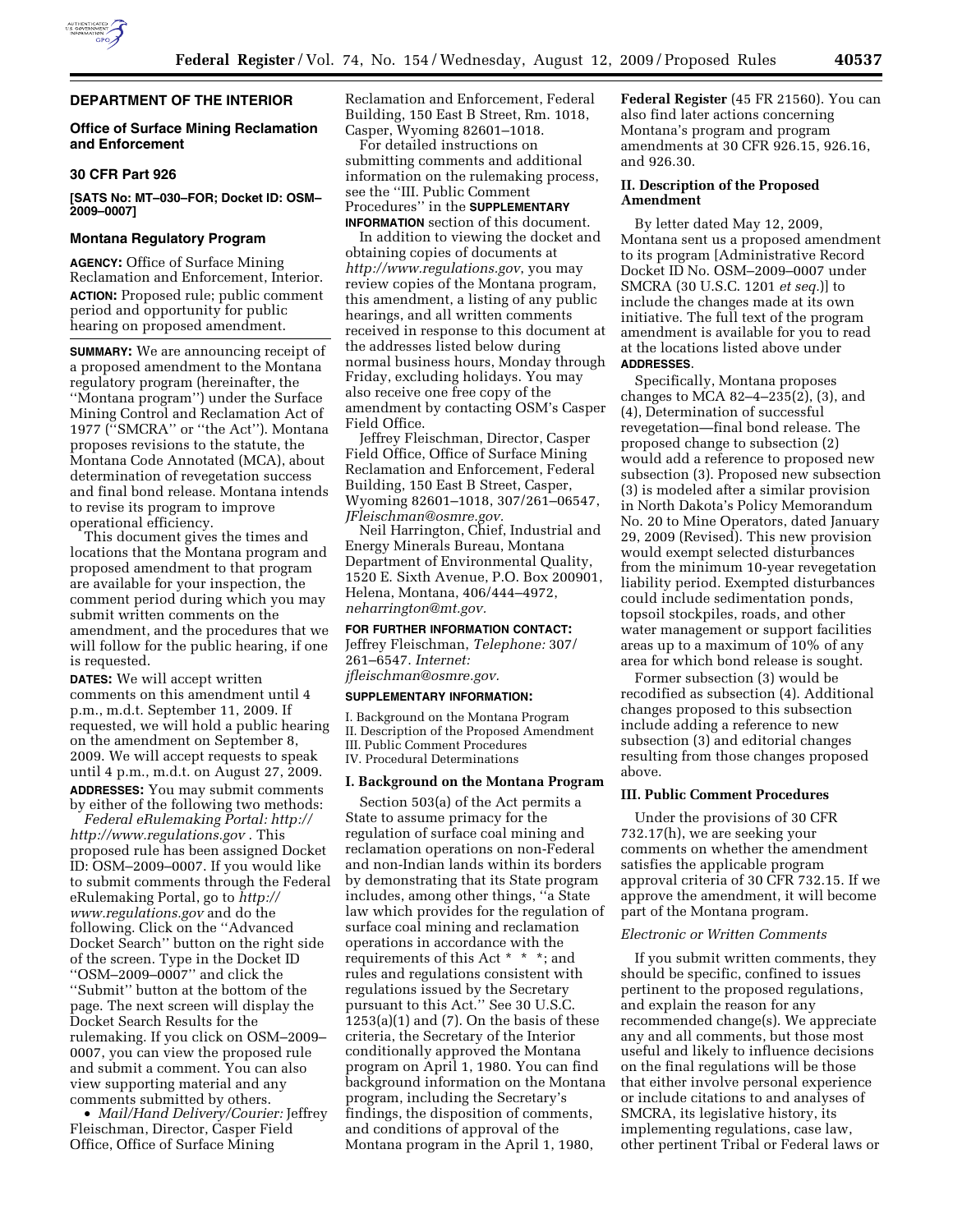regulations, technical literature, or other relevant publications.

We cannot ensure that comments received after the close of the comment period (*see* **DATES**) or sent to an address other than those listed above (*see*  **ADDRESSES**) will be included in the docket for this rulemaking and considered.

# *Public Availability of Comments*

Before including your address, phone number, e-mail address, or other personal identifying information in your comment, you should be aware that your entire comment—including your personal identifying information—may be made publicly available in the electronic docket for this rulemaking at *http://www.regulations.gov.* While you can ask us in your comment to withhold your personal identifying information from public review, we cannot guarantee that we will be able to do so.

### *Public Hearing*

If you wish to speak at the public hearing, contact the person listed under **FOR FURTHER INFORMATION CONTACT** by 4 p.m., m.d.t. on August 27, 2009. If you are disabled and need reasonable accommodations to attend a public hearing, contact the person listed under **FOR FURTHER INFORMATION CONTACT**. We will arrange the location and time of the hearing with those persons requesting the hearing. If no one requests an opportunity to speak, we will not hold the hearing. If only one person expresses an interest, a public meeting rather than a hearing may be held, with the results included in the docket for this rulemaking.

To assist the transcriber and ensure an accurate record, we request, if possible, that each person who speaks at a public hearing provide us with a written copy of his or her comments. The public hearing will continue on the specified date until everyone scheduled to speak has been given an opportunity to be heard. If you are in the audience and have not been scheduled to speak and wish to do so, you will be allowed to speak after those who have been scheduled. We will end the hearing after everyone scheduled to speak and others present in the audience who wish to speak, have been heard.

#### **IV. Procedural Determinations**

#### *Executive Order 12630—Takings*

This rule does not have takings implications. This determination is based on the analysis performed for the counterpart Federal regulation.

# *Executive Order 12866—Regulatory Planning and Review*

This rule is exempted from review by the Office of Management and Budget (OMB) under Executive Order 12866.

### *Executive Order 12988—Civil Justice Reform*

The Department of the Interior has conducted the reviews required by section 3 of Executive Order 12988 and has determined that this rule meets the applicable standards of subsections (a) and (b) of that section. However, these standards are not applicable to the actual language of State regulatory programs and program amendments because each program is drafted and promulgated by a specific State, not by OSM. Under sections 503 and 505 of SMCRA (30 U.S.C. 1253 and 1255) and the Federal regulations at 30 CFR 730.11, 732.15, and 732.17(h)(10), decisions on proposed State regulatory programs and program amendments submitted by the States must be based solely on a determination of whether the submittal is consistent with SMCRA and its implementing Federal regulations and whether the other requirements of 30 CFR parts 730, 731, and 732 have been met.

#### *Executive Order 13132—Federalism*

This rule does not have federalism implications. SMCRA delineates the roles of the Federal and State governments with regard to the regulation of surface coal mining and reclamation operations. One of the purposes of SMCRA is to ''establish a nationwide program to protect society and the environment from the adverse effects of surface coal mining operations.'' Section 503(a)(1) of SMCRA requires that State laws regulating surface coal mining and reclamation operations be ''in accordance with'' the requirements of SMCRA. Section 503(a)(7) requires that State programs contain rules and regulations ''consistent with'' regulations issued by the Secretary pursuant to SMCRA.

### *Executive Order 13175—Consultation and Coordination With Indian Tribal Governments*

In accordance with Executive Order 13175, we have evaluated the potential effects of this rule on Federally recognized Indian Tribes and have determined that the rule does not have substantial direct effects on one or more Indian Tribes, on the relationship between the Federal government and Indian Tribes, or on the distribution of power and responsibilities between the Federal government and Indian Tribes.

The rule does not involve or affect Indian Tribes in any way.

### *Executive Order 13211—Regulations That Significantly Affect the Supply, Distribution, or Use of Energy*

On May 18, 2001, the President issued Executive Order 13211 which requires agencies to prepare a Statement of Energy Effects for a rule that is (1) considered significant under Executive Order 12866, and (2) likely to have a significant adverse effect on the supply, distribution, or use of energy. Because this rule is exempt from review under Executive Order 12866 and is not expected to have a significant adverse effect on the supply, distribution, or use of energy, a Statement of Energy Effects is not required.

### *National Environmental Policy Act*

This rule does not require an environmental impact statement because section 702(d) of SMCRA (30 U.S.C. 1292(d)) provides that agency decisions on proposed State regulatory program provisions do not constitute major Federal actions within the meaning of section 102(2)(C) of the National Environmental Policy Act (42 U.S.C. 4321 *et seq.*).

### *Paperwork Reduction Act*

This rule does not contain information collection requirements that require approval by OMB under the Paperwork Reduction Act (44 U.S.C. 3501 *et seq.*).

### *Regulatory Flexibility Act*

The Department of the Interior certifies that this rule will not have a significant economic impact on a substantial number of small entities under the Regulatory Flexibility Act (5 U.S.C. 601 *et seq.*). The State submittal, which is the subject of this rule, is based upon counterpart Federal regulations for which an economic analysis was prepared and certification made that such regulations would not have a significant economic effect upon a substantial number of small entities. In making the determination as to whether this rule would have a significant economic impact, the Department relied upon the data and assumptions for the counterpart Federal regulations.

### *Small Business Regulatory Enforcement Fairness Act*

This rule is not a major rule under 5 U.S.C. 804(2), of the Small Business Regulatory Enforcement Fairness Act. This rule:

a. Does not have an annual effect on the economy of \$100 million.